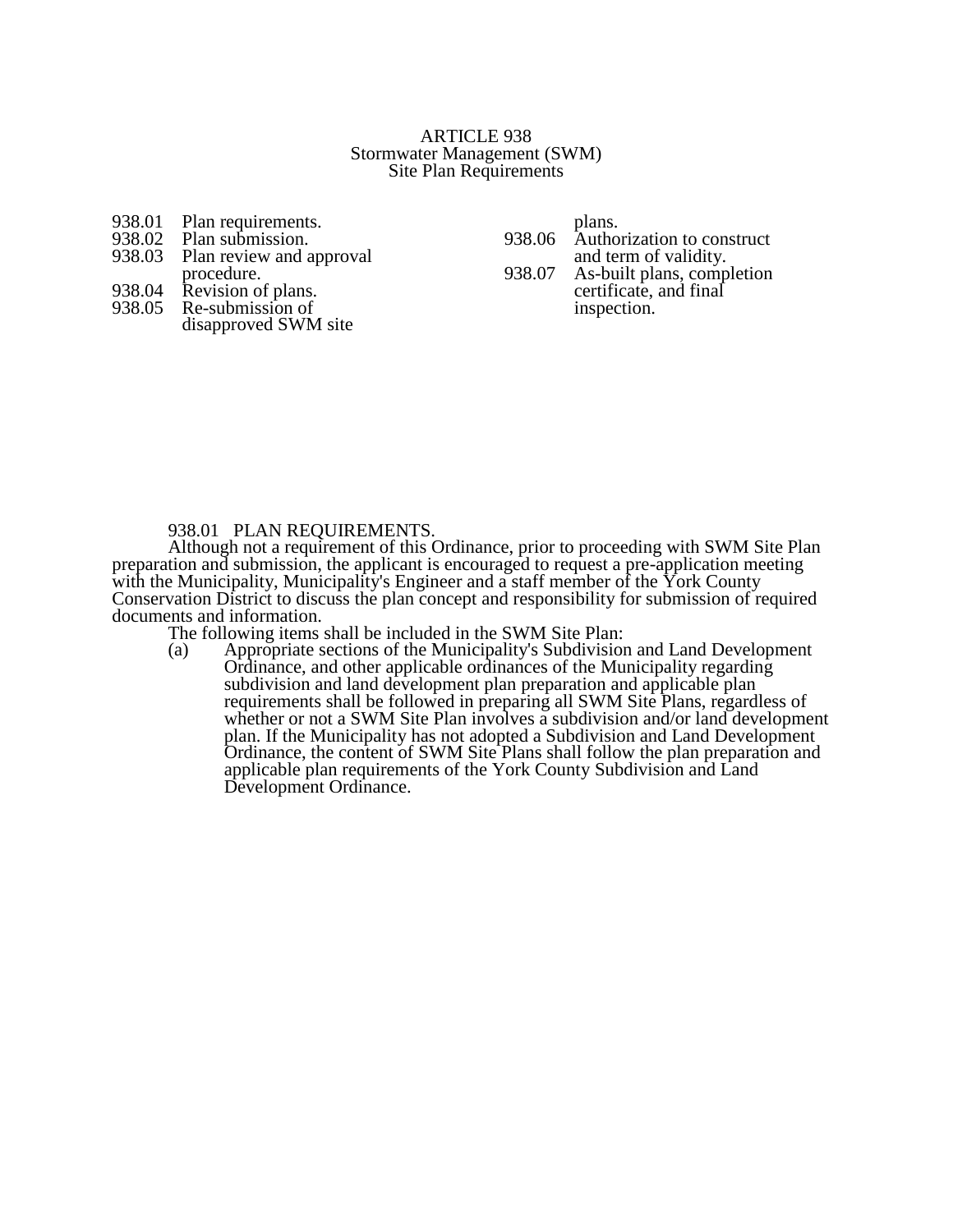- (b) The Municipality shall not approve any SWM Site Plan that is deficient in meeting the requirements of this Ordinance. At its sole discretion, and in accordance with this Article, when a SWM Site Plan is found to be deficient, the Municipality may either disapprove the submission, or, in the case of minor deficiencies, the Municipality may accept the submission of a revised SWM Site Plan as noted in Section 938.04.
- (c) Provisions for permanent access or maintenance easements for all physical SWM BMPs, such as ponds and infiltration structures, as necessary to implement the Operation and Maintenance (O&M) Plan discussed in Section 938.01(e)(9) below.
- (d) The following signature block for the municipality:

"(Municipal official or designee), on this date (date of signature), has reviewed and hereby certifies that the SWM Site Plan meets all design standards and criteria of the Municipal Ordinance No. (number assigned to the Ordinance)."

- (e) If not required by the Municipal or York County Subdivision and Land Development Ordinance, as specified in Section 938.01(a), the SWM Site Plan shall also provide the following information where applicable:
	- (1) The overall stormwater management concept for the project, including any additional information required for a Post-Construction Stormwater Management Plan (PCSWMP) as applicable.
	- (2) A determination of site conditions in accordance with the BMP Manual. A detailed site evaluation shall be completed for projects proposed in areas of carbonate geology or karst topography, as well as for other environmentally sensitive areas, whether natural or manmade, including floodplains, streams, lakes, ponds, hydric soils, wetlands, brownfields and wellhead protection zones.
	- (3) Stormwater runoff design computations, and documentation as specified in this Ordinance, or as otherwise necessary to demonstrate that the maximum practicable measures have been taken to meet the requirements of this Ordinance, including the recommendations and general requirements in Section 937.01.
	- (4) Expected project time schedule.<br>(5) A soil erosion and sediment con
	- (5) A soil erosion and sediment control plan, where applicable, as prepared for, reviewed, and approved by the York County Conservation District.
	- (6) The effect of the project in terms of runoff volumes, water quality, and peak flows on surrounding properties and aquatic features, and on any existing stormwater conveyance system that may be affected by the project.
	- (7) Plan and profile drawings of all SWM BMPs, including drainage structures, pipes, open channels, and swales.
	- (8) The SWM Site Plan shall show the locations of existing and proposed onlot wastewater facilities and water supply wells.
	- (9) The SWM Site Plan shall include an Operation and Maintenance (O&M) Plan for all existing and proposed physical stormwater management facilities. This plan shall address long-term ownership and responsibilities for O&M as well as schedules and costs for O&M activities.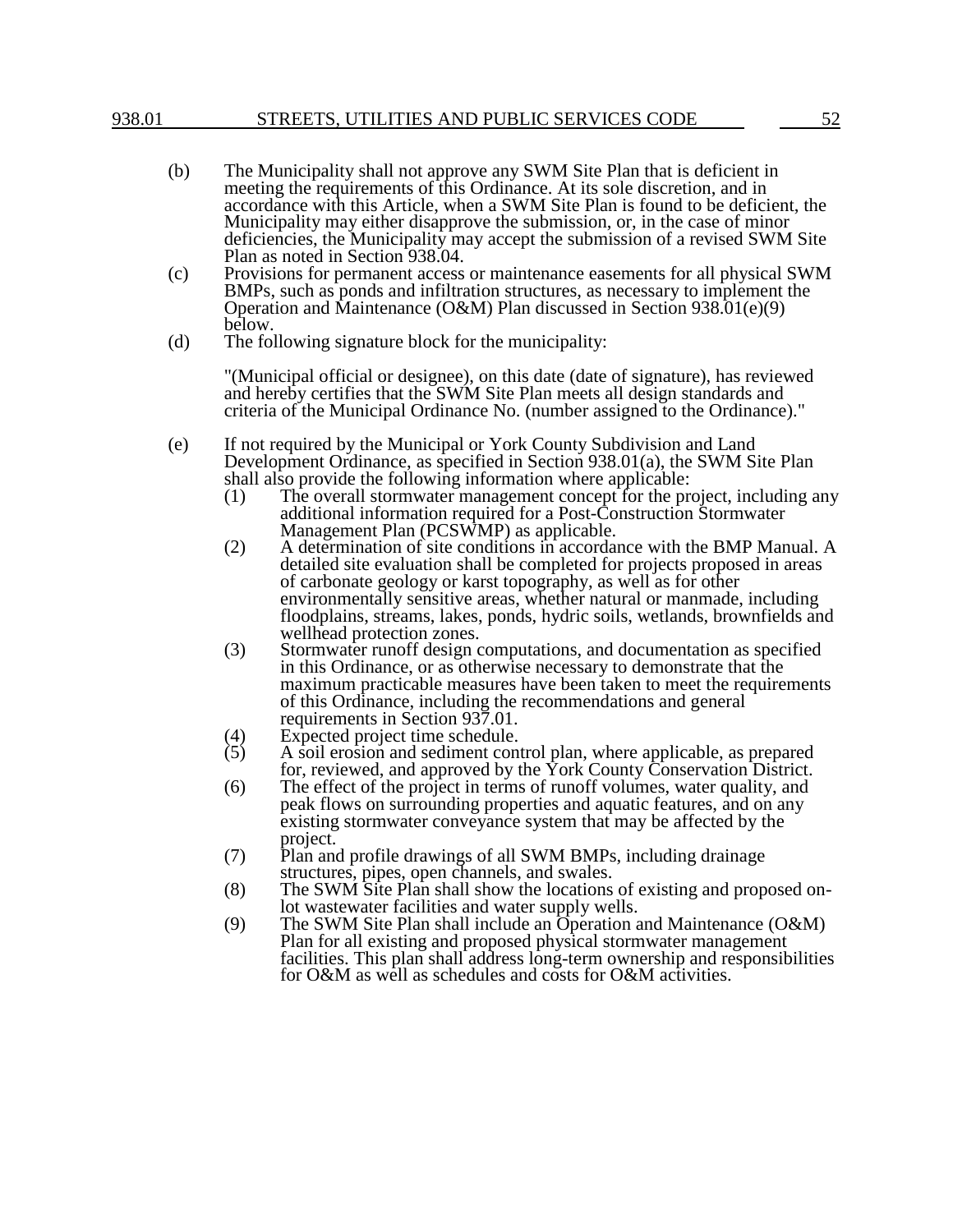|     | Stormwater Management (SWM) |        |
|-----|-----------------------------|--------|
| 52A | Site Plan Requirements      | 938.01 |
|     |                             |        |

- (10) A description of permanent stormwater management techniques, including the construction specifications of the materials to be used for stormwater management facilities.
- (11) A notarized signature of the owner of the parcel for which the SWM Site Plan is proposed indicating that they are aware of the plan and will be responsible for the operation and maintenance of the stormwater management facilities.
- (12) Existing and proposed land uses.<br>(13) The location of the proposed regu
- The location of the proposed regulated activity relative to streets, municipal boundaries, and other significant manmade features.
- (14) Significant physical features and associated boundary limits including flood hazard areas, sinkholes, existing drainage courses, and areas of natural vegetation.
- (15) The location of existing and proposed utilities, stormwater facilities, sanitary sewers, and water lines on the parcel and within 50 feet of property lines.
- (16) Proposed changes to the land surface and vegetative cover, and the type and amount of existing and proposed impervious area.
- (17) Existing and proposed structures, buildings, streets, driveways, access drives, and parking areas.
- (18) Preferred contour intervals of two (2) feet in moderately sloped areas, and contours at intervals of five (5) feet for slopes in excess of 15%. Dependent upon site conditions, alternative contour intervals proposed by an applicant or his designee may be accepted by the Municipality.
- (19) The name of the development, the name and address of the owner of the property, and the name and address of the individual or firm preparing the Plan. Also to be included are the name, address, signature and seal of any registered surveyor (attesting the accuracy of the boundary survey), professional engineer, landscape architect, or professional geologist (for geomorphological assessments) contributing to and/or with a responsibility for any aspect of the Plan where applicable.
- (20) Preferred graphic and written scale of one (1) inch equals no more than 50 feet. For parcels of 20 acres or more, the preferred scale is one (1) inch equals no more than 100 feet. Dependent upon site conditions, an alternative scale proposed by the applicant or his designee may be accepted by the Municipality.
- (21) North point (arrow).<br>(22) A map showing all e
- A map showing all existing manmade features beyond the subject parcel's boundary lines that will be affected by the proposed regulated activities.
- (23) Horizontal and vertical profiles of all open channels, including hydraulic capacity.
- (24) A note on the plan indicating the location, and responsibility for maintenance of, SWM facilities and/or easements that would be located on adjoining properties as a result of proposed regulated activities, and the location of such facilities and/or easements.
- (25) A hydrogeologic assessment of the effects of stormwater runoff on sinkholes where present.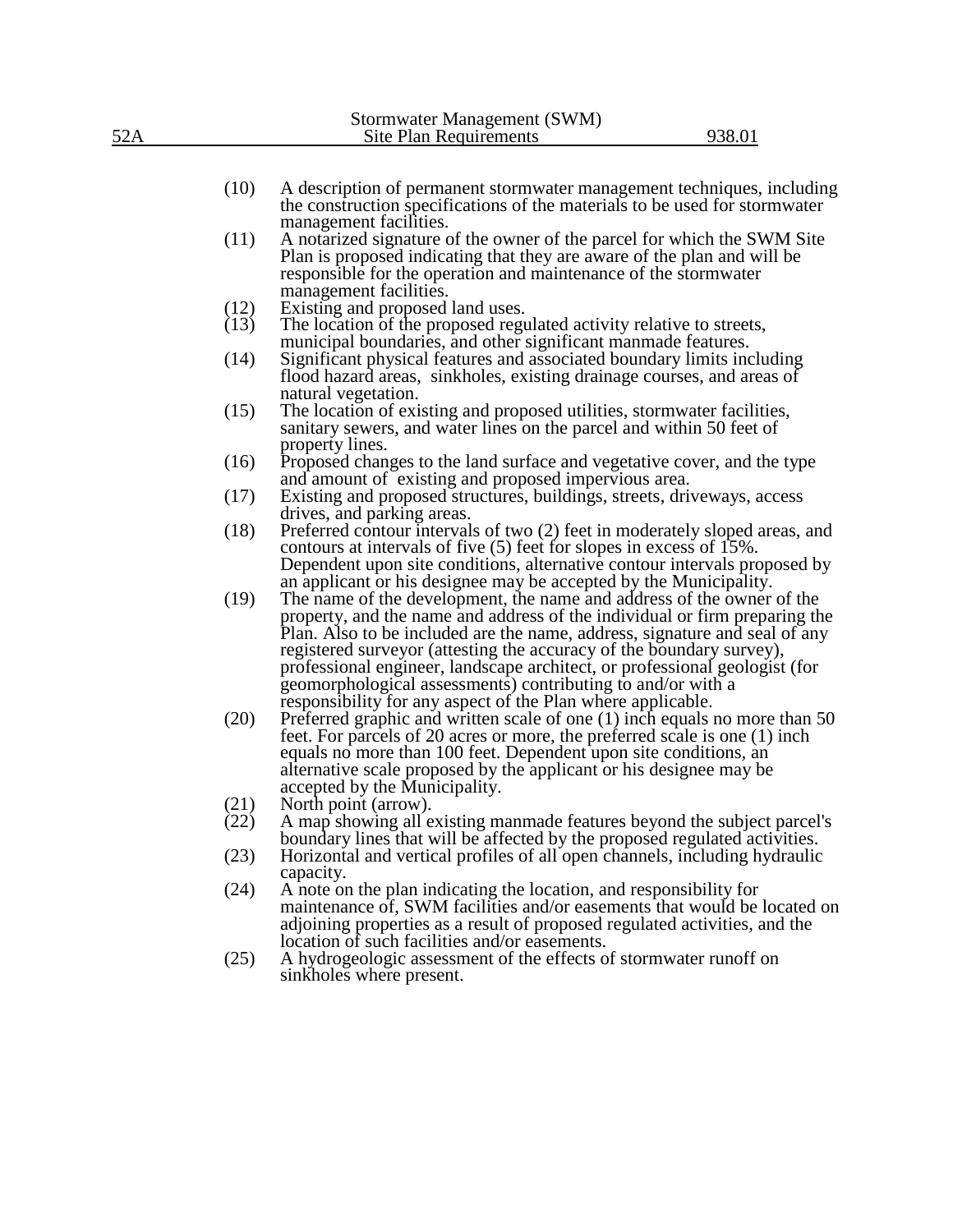- (26) The effect of the proposed regulated activity in terms of runoff volumes and peak flows on adjacent properties and/or any existing municipal stormwater collection system that may receive runoff from the project site.
- (27) Drainage flow pathways. (Ord. 32-2011. Passed 10-4-11.)

938.02 PLAN SUBMISSION.

- (a) Three (3) copies of the SWM Site Plan shall be submitted as follows:
	- (1) Two  $(2)$  copies to the Municipality.<br>
	(2) One  $(1)$  copy to the York County Pl
		- (2) One (1) copy to the York County Planning Commission when a SWM Site Plan accompanies a subdivision/land development plan application.
- (b) Additional copies shall be submitted as requested by the Municipality or DEP.

(c) The Municipality may establish a fee schedule for the review of SWM Plans, the amount of which shall be set by resolution of the Municipality's governing body. (Ord. 32-2011. Passed 10-4-11.)

### 938.03 PLAN REVIEW AND APPROVAL PROCEDURE.

(a) SWM Site Plans shall be reviewed by the municipality for consistency with the provisions of this Ordinance.

- (b) Modification Requests:<br>(1) When reviewing
	- When reviewing a SWM Site Plan, whether or not the SWM Site Plan is included in a subdivision and/or land development plan application, the Municipality's governing body may, after consulting with DEP as noted in Section 937.01(c), grant a modification of the requirements of one or more provisions of this Ordinance if the literal enforcement will enact undue hardship because of peculiar conditions pertaining to the land in question, provided that such modification will not be contrary to the public interest and that the purpose and intent of the Ordinance is observed.
	- (2) All requests for a modifications from an applicant shall be in writing and shall accompany and be a part of the application for approval of a SWM Site Plan and/or a subdivision or land development plan as applicable. The request shall state in full the grounds and facts of unreasonableness or hardship on which the request is based, the provision or provisions of the Ordinance involved and the minimum modification necessary.
	- (3) In granting of any modification, the Municipality may attaché such reasonable conditions and safeguards as it may deem necessary to implement the purposes of the Act 167 Plan and this Ordinance.
	- (4) The governing body of the Municipality shall keep a written record of all action on requests for modifications. The response of any consultation and/or review by DEP shall be included as an original report if available or otherwise documented in the required written record.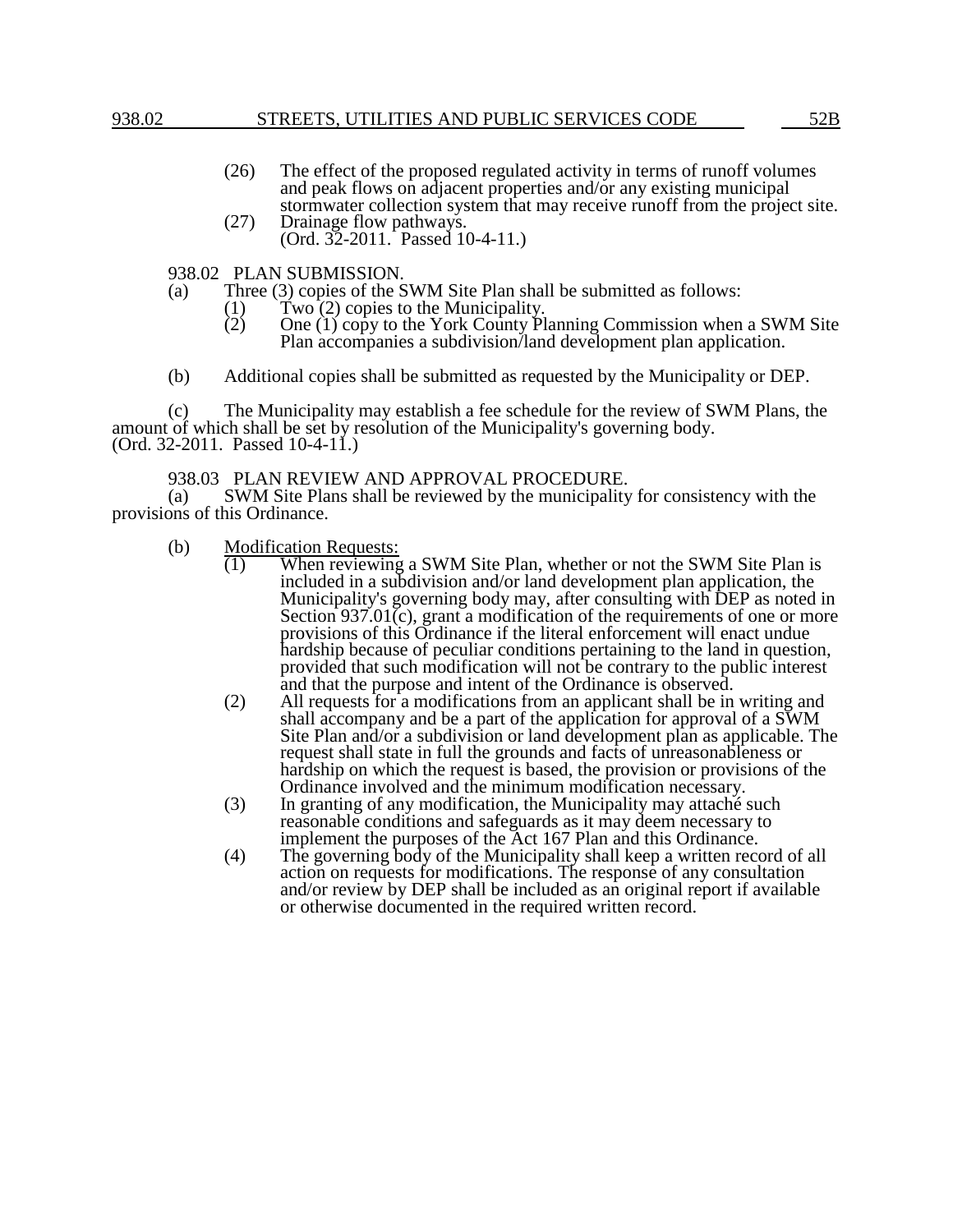- If a SWM Site Plan does not involve a subdivision and/or land development, the review of the SWM Site, recommendations, approval, approval with conditions, or disapproval, i.e., the review and decision period, shall occur within forty-five (45) days of submission to the Municipality. However, the Municipality, in its sole discretion, may extend the review and decision period another forty-five (45) days due to the nature of the application and/or site conditions. If an extension of another forty-five (45) days is imposed or granted by the Municipality beyond the first forty-five (45) day review and decision period designated by this paragraph, the Municipality shall notify the applicant in writing and deliver such notice to said applicant within fifteen (15) days of the decision to extend the review and decision period by the Municipality. If no extension is imposed or granted by the Municipality beyond the first forty five (45) day review and decision period, and no decision has been rendered by the Municipality within that period, the SWM Site Plan shall be deemed approved. Similarly, if after a forty-five (45) day extension of the review and decision period has been imposed or granted by the Municipality, and no decision has been rendered by the Municipality within that period, the SWM Site Plan shall be deemed approved.
- (2) If a SWM Site Plan involves a subdivision and/or land development plan, the period of time from the submission to the Municipality of the subdivision and/or land development plan application which includes the SWM Plan and the approval, approval with conditions, or disapproval, i.e., review and decision period, shall be 90 days, in accordance with the procedure for approval of plats in Section 508 of the Pennsylvania Municipalities Planning Code.
- (3) From the time an application for approval of a plat involving a subdivision or land development plan, whether preliminary or final, which includes a SWM Site Plan, is duly filed with the Municipality, no change or amendment of this Ordinance or other governing ordinance or plan shall affect the decision on such application in accordance with the provisions of the governing ordinances or plans as they stood at the time the application was duly filed, as specified in Section 508. (4) (I) of the Pennsylvania Municipalities Planning Code.

(d) Decision Notification Procedure: In all cases, the decision of the Municipality to approve or disapprove the SWM Site Plan shall be in writing and shall be delivered to the applicant no later than 15 days following the decision. If the SWM Site Plan is disapproved, the written decision by the Municipality shall specify the defects in the application, describe the requirements which were not met, and shall cite the provisions of the Ordinance relied upon. If the SWM Site Plan is approved with conditions, the notification to the applicant shall state the acceptable conditions for approval and the time limit for satisfying such conditions. The time limit for satisfying conditions of approval shall be the time limit prescribed for conditional approval of subdivision and land development plans as stated in the Municipality's Subdivision and Land Development Ordinance, or the York County Subdivision and Land Development Ordinance where applicable. (Ord. 32-2011. Passed 10-4-11.)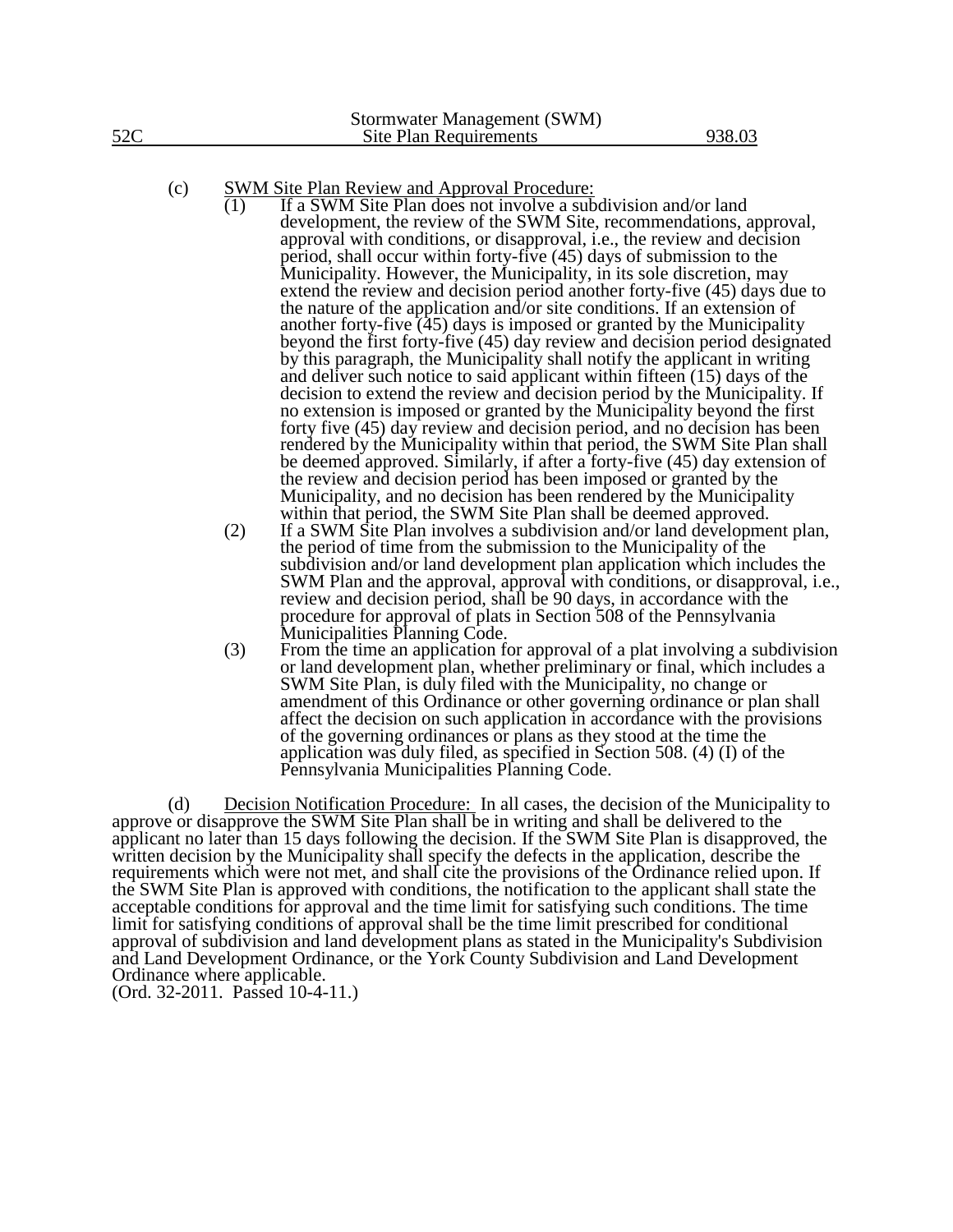# 938.04 REVISION OF PLANS.

A revision to a previously submitted SWM Site Plan that involves a change in SWM BMPs, stormwater management facilities, or changes in analytical techniques, or that involves the relocation or redesign of SWM BMPs, or that is necessary because soil or other conditions are not as stated on the SWM Site Plan, as determined by the Municipality, shall require a resubmission of the revised SWM Site Plan in accordance with this Article, including applicable fees. For NPDES permitted sites, any revised SWM Site Plan shall also be re-submitted to the York County Conservation District for review. In the case of a SWM Site Plan which contains minor deficiencies, such as a missing label, omission of a required note or minor construction detail, as determined by the Municipality, the Municipality may accept a re-submission of such SWM Site Plan without the requirement of a review fee, or for a lesser fee as provided for in the Municipalities fee schedule.

(Ord. 32-2011. Passed 10-4-11.)

#### 938.05 RE-SUBMISSION OF DISAPPROVED SWM SITE PLANS.

A disapproved SWM Site Plan may be resubmitted, with the revisions addressing the Municipality's concerns as stated regarding the original submission, to the municipality in accordance with this Article. The applicable review fee must accompany the submission of a revised SWM Site Plan, unless such fee is waived by the Municipality. (See Section 938.04.) (Ord. 32-2011. Passed 10-4-11.)

938.06 AUTHORIZATION TO CONSTRUCT AND TERM OF VALIDITY.

(a) SWM Site Plans Independent of Subdivision and Land Development Plans. The Municipality's approval of a SWM Site Plan, when such Plan is submitted independent of a subdivision and/or land development plan, authorizes the regulated activities contained in the SWM Site Plan for a maximum term of validity of five ( 5) years following the date of approval. The Municipality may, in its sole discretion, specify a term of validity shorter than five (5) years in the approval for any specific SWM Site Plan, particularly if the nature of the proposed SWM facilities require more frequent maintenance and/or short-term replacement of certain components. Terms of validity shall commence on the date the Municipality signs the approval for an SWM Site Plan. If an approved SWM Site Plan is not completed according to Section 938.07 within the term of validity, then the Municipality may consider the SWM Site Plan disapproved and may revoke any and all permits. SWM Site Plans that are considered disapproved by the Municipality may be resubmitted in accordance with Section 938.05 of this Ordinance.

(b) SWM Site Plans Included in a Subdivision and/or Land Development Plan. The Municipality's approval of a SWM Site Plan, which is a part of a subdivision and/or land development plan, authorizes that plan and the regulated activities therein so that no subsequent change or amendment in this Ordinance or other governing ordinances or plans shall be applied to affect adversely the right of the applicant to commence and to complete any aspect of the approved development in accordance with the terms of such approval within five years from such approval, as specified in Section 508. (4) (ii) - (vii) of the Pennsylvania Municipalities Planning Code. (Ord. 32-2011. Passed 10-4-11.)